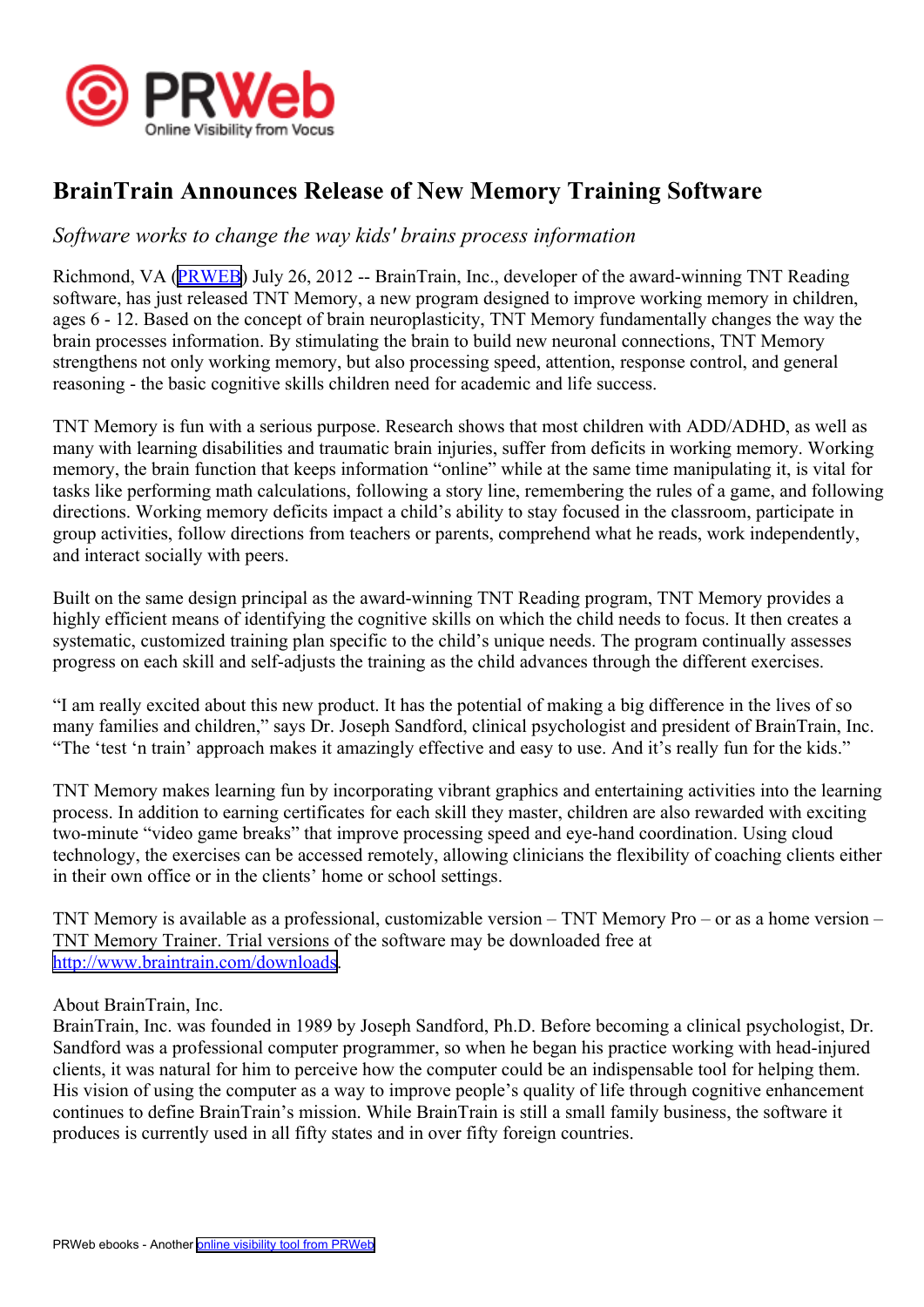

# # #

For more information on TNT Memory Pro or TNT Memory Trainer, visit: <http://www.braintrain.com/tntmemorypro> or <http://www.braintrain.com/tntmemorytrainer>